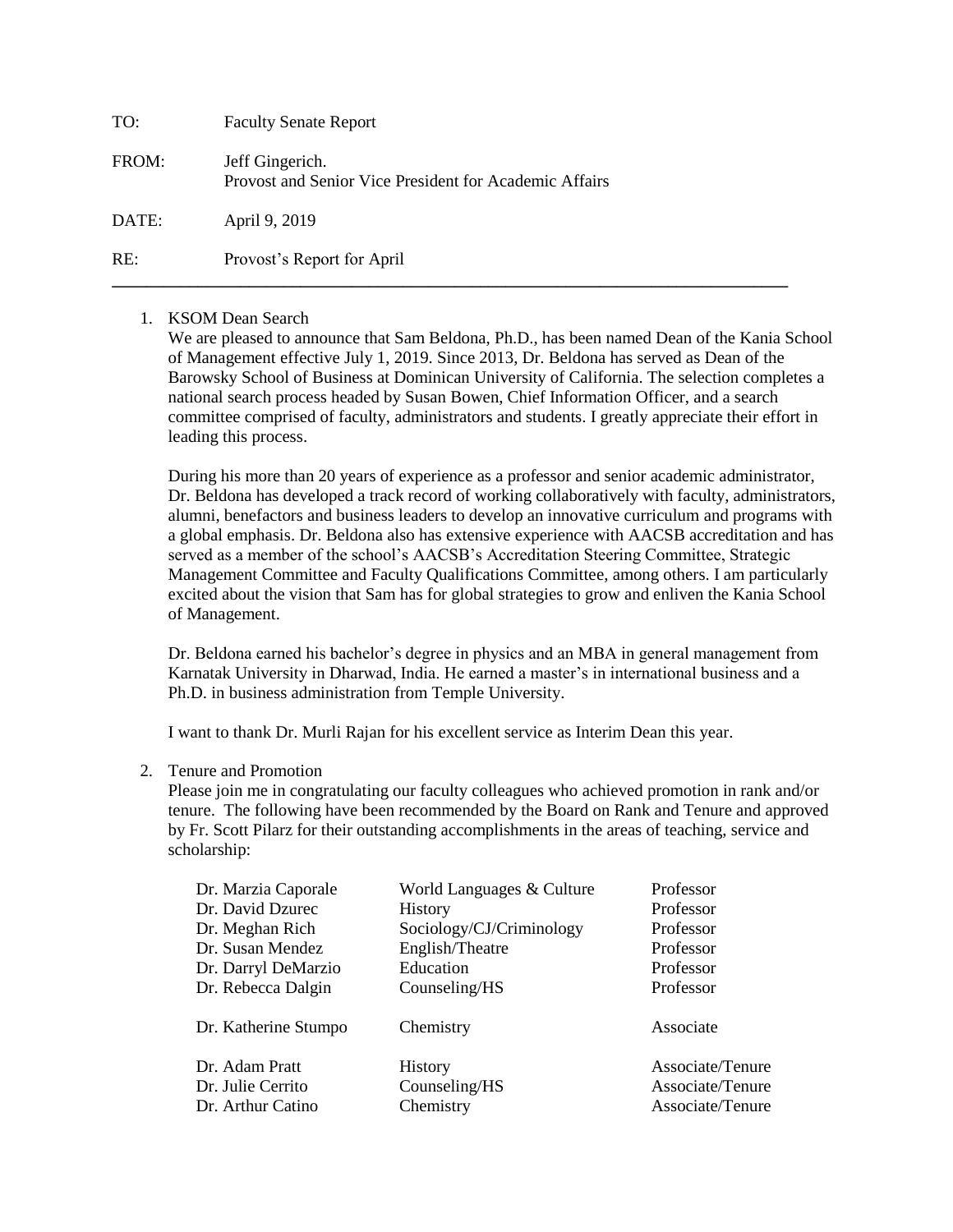| Dr. Duane Armitage | Philosophy    | Associate/Tenure |
|--------------------|---------------|------------------|
| Dr. James Boyle    | Accounting    | Associate/Tenure |
|                    |               |                  |
| Dr. Ben Willis     | Counseling/HS | Tenure           |
| Dr. Michael Azar   | Theology/RS   | Tenure           |
| Dr. Yibai Li       | OIM           | Tenure           |

## 3. Update on the Academic Calendar

After extensive discussion with faculty leaders, as well as the staff senate and student government, I have asked Julie Ferguson, Registrar, to develop two calendars for the 2020-2021 academic year. One calendar will be modeled after the previously approved 2019-2020 academic calendar and will be used for undergraduate programs and face-to-face graduate programs. The other calendar will be structured for eight-week courses and used primarily for on-line graduate programs.

Because of this decision to move to a two-calendar model in 2020-2021, I have also asked Julie Ferguson to develop a second calendar for the 2019-2020 that allows online graduate programs to begin earlier in January and retain eight-week courses. Finally, we will also be considering the approval of a similar two-calendar system for 2021-2022.

These revised calendars will still need to be brought forward to University Governance Council for recommendation and to the President's Cabinet.

I want to thank everyone for their diligent work and transparent discussion through this decisionmaking process. I especially want to thank Julie Ferguson for her leadership and attention to detail. I would be glad to discuss at Faculty Senate meeting.

#### 4. Strategic Enrollment Planning Update

Mr. Lew Sanborne, from Ruffalo Noel Levitz, met with the working groups to review their situational analyses reports and identify strategies on his fourth visit to campus on March 21<sup>st</sup> and  $22<sup>nd</sup>$ . He then met with the SEP Council to consider the strategy recommendations from the working groups and, by consensus, identified a subset of 21 strategies for action planning.

This visit marked the transition from phase one (preparation and situation analysis development) to phase two (strategy ideation and development).

The next step is the formation of action planning teams to begin drafting a comprehensive action plan for each strategy. During Mr. Sanborne's next visit in May the action plan drafts will be reviewed and steps for completion of the plans will be identified.

#### 5. Annual Report System

The new electronic Annual Report System opens on Wednesday, May 1, 2019. Announcements & instructions will be sent from the Provost and administrative department heads on or near April 22<sup>nd</sup>. As this year is the first year of the new Annual Report system, training and orientation sessions will be scheduled with additional meetings to be scheduled as needed.

#### 6. Fulbright Update

Dr. Susan Trussler has reported that Thomas McGinley has been selected for a Fulbright award to Finland. Thomas is a marketing major and will spend the next two years at Lappeeranta University of Technology pursuing a Master of Science in International Marketing Management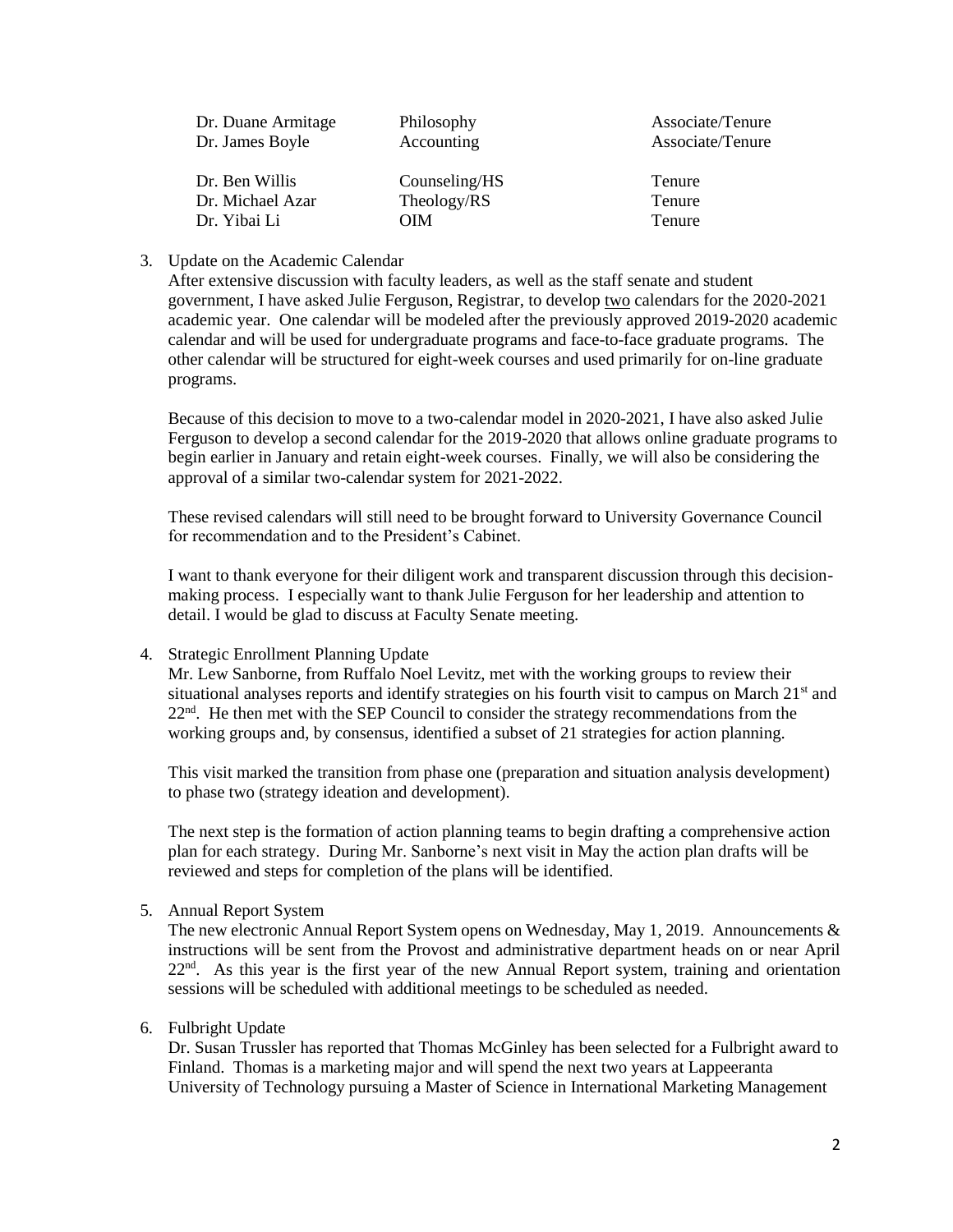focused on sustainable business. We are still waiting to hear about the other Fulbright semifinalists.

7. Update on Faculty Hiring

As of today, we have successfully completed fourteen searches for the 2019-2020 Academic Year.

| Michael Bermudez            | <b>Assistant Professor</b> | Occupational Therapy                     |
|-----------------------------|----------------------------|------------------------------------------|
| Kaeun Kim                   | <b>Assistant Professor</b> | Management, Marketing & Entrepreneurship |
| Ovidiu Cocieru              | <b>Assistant Professor</b> | Management, Marketing & Entrepreneurship |
| Deborah Budash              | <b>Assistant Professor</b> | Occupational Therapy                     |
| Sinchul Back                | Instructor                 | Criminal Justice                         |
| Gregory O'Connell           | <b>Faculty Specialist</b>  | Management, Marketing & Entrepreneurship |
| $\text{Tan } \Omega$ 'Hara* | <b>Assistant Professor</b> | Library                                  |
| Leila Soleimani             | <b>Assistant Professor</b> | Management, Marketing & Entrepreneurship |
| Gail Kemp                   | <b>Assistant Professor</b> | Psychology                               |
| Joseph Pellegrino           | <b>Assistant Professor</b> | <b>Exercise Science</b>                  |
| Sonja Lund                  | <b>Assistant Professor</b> | Counseling & Human Services              |
| <b>Nathaniel Frissell</b>   | <b>Assistant Professor</b> | Physics/Electrical Engineering           |
| Richard O'Hara*             | <b>Faculty Specialist</b>  | Accounting                               |
| Tracy Murray*               | <b>Faculty Specialist</b>  | <b>Nursing</b>                           |
|                             |                            | $\sim$ $\sim$ $\sim$                     |

\*Started in Spring 2019

# 8. Faculty Development

The Faculty Development Board awarded the following Summer 2019 Grants:

- Bryon Applequist *The role of footwear on nonlinear variability in walking and running of health young adults*
- Shuhua Fan *The Knight Brothers in Newchwang: Foreign Life in Mid-19th Century Chinese Treaty Ports*
- Jason Graham *Pattern Formation and Decision Making in Slime Mold*
- Robert Smith *Using Autonomous Recording Units to Survey Lackawanna State Park for Northern Saw-whet Owls and Spring Migrating Landbirds*
- Katherine Stumpo *Development of a Conference Presentation and Compilation of Analyzed Data into Two Separate Manuscripts*
- Ana Ugarte *Island Laboratories: Literary Monsters, Diseases, and Pharmacopeias in the Hispanic Caribbean*
- Irene Goll *National Culture, Corporate Social Responsibility, and Firm Performance*
- Argyrios Varonides *New Modeling for Improved Performance of Graphene/Oxide/Semiconductor Schottky Barrier Solar Cells*

The following faculty have been awarded Clavius Grants for 2019-2020:

- George Aulisio Jason Graham *The Concept of Emergence in the Humanities and the Natural and Social Sciences*
- Christopher Haw *Introduction to Faculty Across All Disciplines the Wide-ranging Interdisciplinary Scholarship known as "Mimetic Theory"*
- Brian Conniff, Andrew LaZella, Joel Kemp, Susan Mendez, Matthew Meyer, Adam Pratt, Yamile Silva and Hand Willenbrink: *The Humanities, Liberal Arts, and the Future of the University*
- Janice Voltzow Stephen Whittaker *Let's Read Shakespeare Out Loud Together*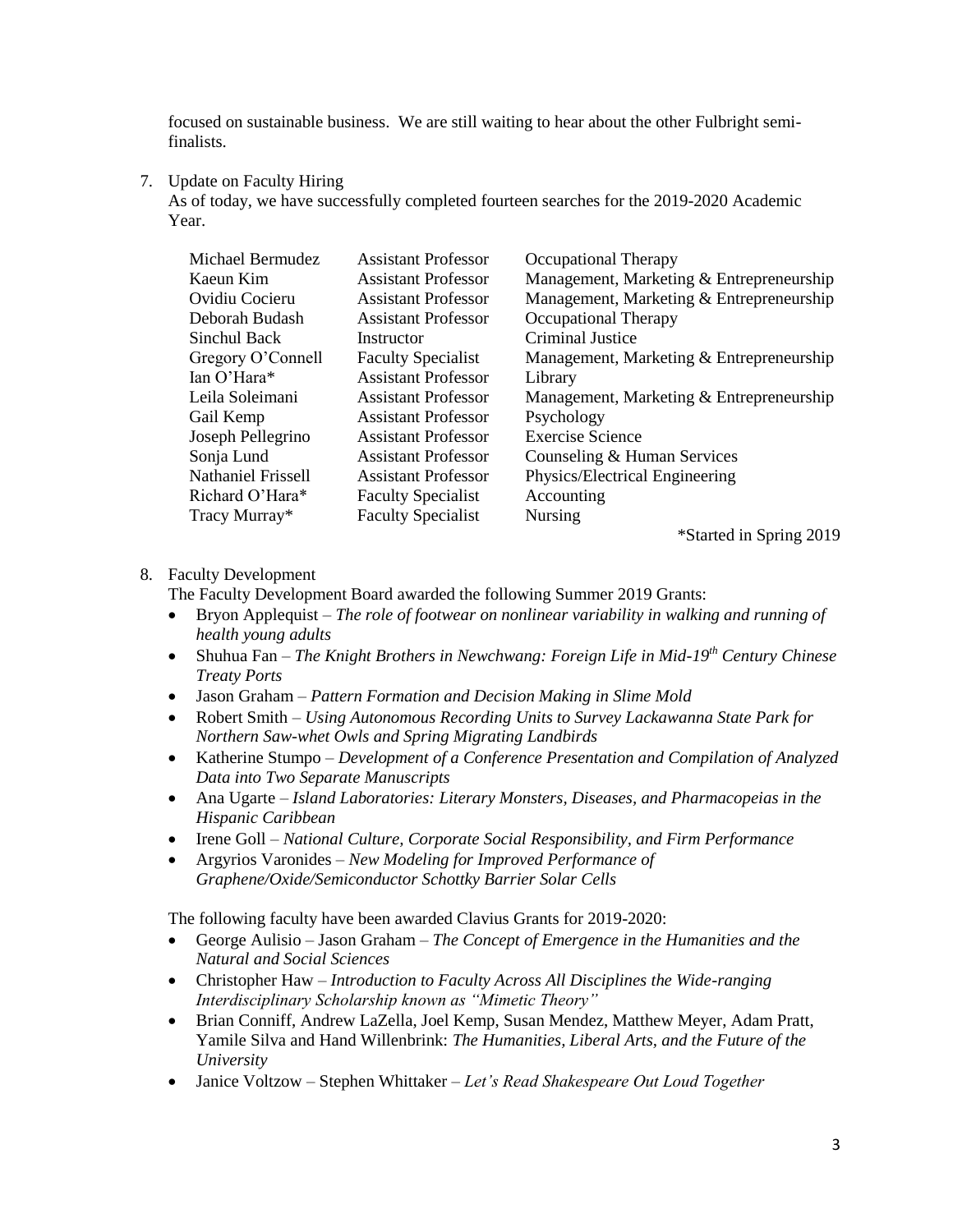9. Office of Research Services and Sponsored Programs

The following faculty and students have been awarded a President's Fellowship for Summer Research (2019)

- Gary Kwiecinski/Tate Ackerman *A population study of the bats present in Lackawanna State Park using acoustic monitoring techniques*
- Bryan Burnham/Jake Ziede *Perception of Major/Minor Keys Moderated by Directionality of Pitch*
- Jessica Nolan/Michael Diana –
- Michael Fennie/Joseph Fose *Copper Catalyzed Heterocycle Synthesis*
- Timothy Foley/Kristina Reid –
- Catherine Lovecchio/Amy Kaiser *Investigating the lived experience of caregivers of children with chronic diseases: Implications for holistic nursing care*
- Marc Seid/Hailey Kindt *The Effect of Phenoloxidase During an Immune Challenge After Endosymbiont-Depletion in Camponotus floridanus*
- Jong-Hyun Son/Theresa Ann Koch *Effects of Dextromethorphan on retina ganglionic neurons in developing zebrafish lave*
- Andrew LaZella/Abbey Murphy *Edith Stein, Medievil Philosophy, and the Self*
- Anne Royer/Maaz Siddiqui *The evolutionary effect of stamen dimorphism in pollination Raphanus raphanistrum (wild radish) flowers*
- Marc Seid/Minahil Sami *Immunological Priming for Bacterial Strain Specific Effects in Ants*

## 10. Department Chairperson Elections

The results of the elections for seven department chairs are listed below:

| Joan Wasilewski      | Chemistry                                    |
|----------------------|----------------------------------------------|
| Daniel Haggerty      | Philosophy                                   |
| <b>James Roberts</b> | Sociology/Criminal Justice                   |
| Daniel West          | <b>Health Administration/Human Resources</b> |
| Renee Hakim          | Physical Therapy                             |
| Nabil Tamimi         | Operations & Information Management          |
| George Aulisio       | Library                                      |

# 11. Curriculum Approvals

The following proposals were approved since our last meeting:

| <b>New Program</b>                                  | <b>Date Posted</b> |
|-----------------------------------------------------|--------------------|
| Business Analytics, BS                              | 2/14/19            |
| <b>Sports Communication Minor</b>                   | 1/7/19             |
| <b>Program Change</b>                               |                    |
| Advanced Certificate in Applied Behavioral Analysis | 12/18/18           |
| Peace and Justice Concentration                     | 11/14/18           |
| <b>Program Deletion</b>                             |                    |
| <b>Accounting Information Systems Track</b>         | 12/12/18           |
| Forensic Accounting Track                           | 12/12/18           |
| Accounting Certificate (Level II)                   | 12/12/18           |
| <b>Computer Information Systems AS</b>              | 9/13/18            |
| <b>Computer Information Systems Certificate</b>     | 9/13/18            |
| <b>Computer Information Systems Minor</b>           | 9/13/18            |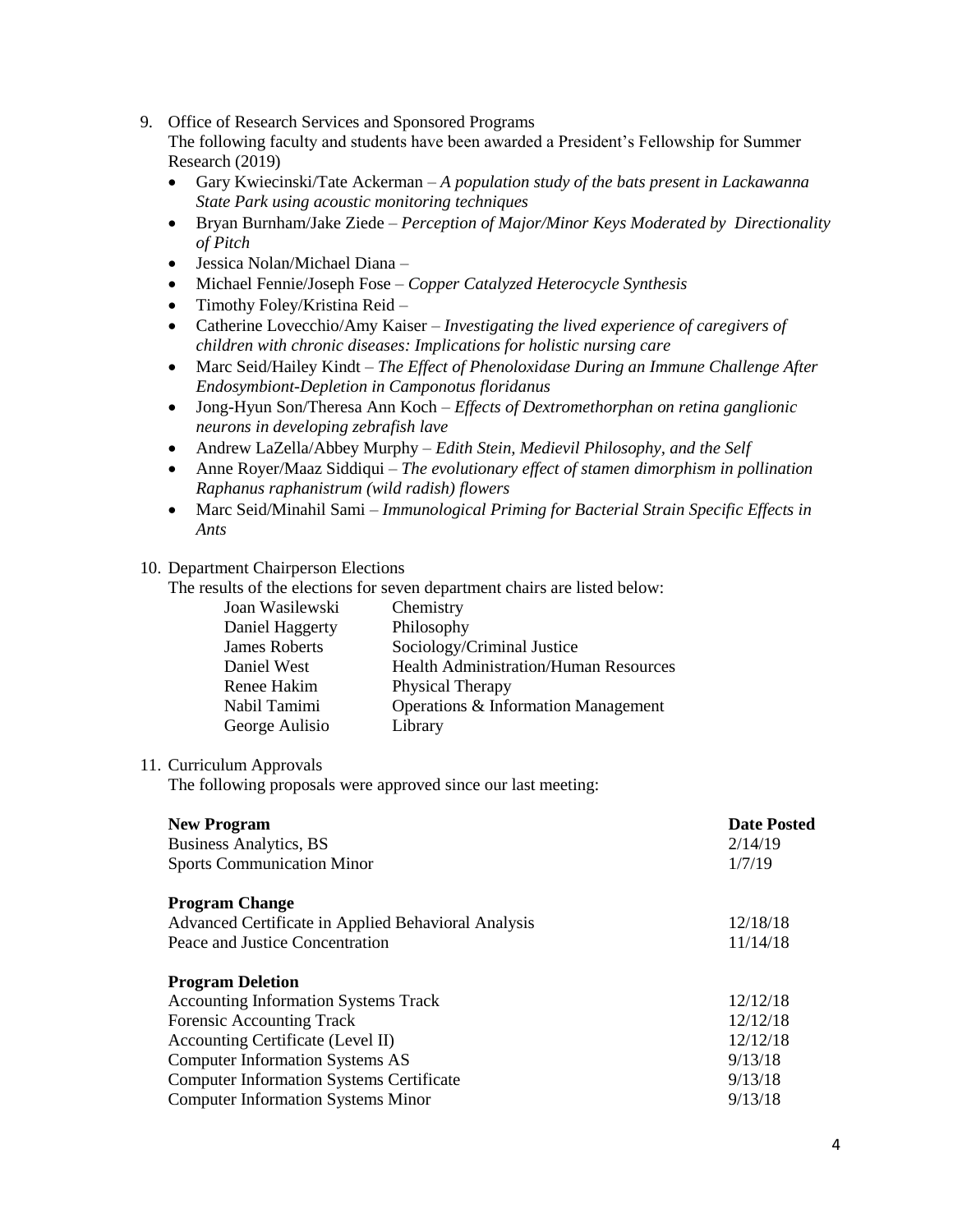#### **New Course**

| PSYC 226: Lifespan Development Cognitive and Biological            | 2/15/19  |
|--------------------------------------------------------------------|----------|
| PSYC 227: Lifespan Development Social and Emotional                | 2/15/19  |
| ABA 600: Concepts and Principles of Behavior Analysis              | 12/18/18 |
| ABA 610: Ethical and Professional Conduct in Behavior Analysis     | 12/18/18 |
| ABA 620: Problem Identification and Behavior Change Considerations |          |
| In Behavior Analysis                                               | 12/18/18 |
| ABA 630: Applied Behavior Analysis I                               | 12/18/18 |
| ABA 640: Measurement and Experimental Design in Behavior Analysis  | 12/18/18 |
| ABA 650: Applied Behavior Analysis II                              | 12/18/18 |
| BUAN 465: Customer Relations Management Analysis                   | 1/15/19  |
| BUAN 470: Introduction to Big Data                                 | 1/15/19  |
| COMM 127X: Understanding the iGen Generation                       | 1/9/19   |
| INTD 113X: Ignatian Reflection and Practice                        | 5/14/18  |
| <b>Course Change</b>                                               |          |
| COMM 328: Editing                                                  | 4/26/18  |
| <b>Course Deletion</b>                                             |          |
| PSYC 221: Childhood                                                | 2/11/19  |
| PSYC 222: Adulthood & Aging                                        | 2/11/19  |
| PSYC 223: Adolescence                                              | 2/11/19  |
| PS 218: East European Politics                                     | 2/11/19  |
| PS 315: Contemporary Political Thought                             | 2/11/19  |
| PS 338J: Politics of Islam                                         | 2/15/19  |

#### 12. College Updates

*College of Arts and Sciences*

- Dr. Ana Ugarte and Dr. Billie Tadros have been awarded a grant from the National Endowment for the Humanities for their project entitled "Health Humanities Concentration and Community Based Learning at The University of Scranton."
- Two students who competed as part of the University of Scranton Speech Team, won medals at the Student-Northern Atlantic Forensics Union tournament, held at West Chester University.

#### *Panuska College for Professional Studies*

- Four Doctor of Physical Therapy students will present their research at the Novel Physiotherapies and Physical Rehabilitation Conference in London in August.
- On Thursday, April  $4<sup>th</sup>$  the Autism Collaborative Centers of Excellence Executive Hub open on campus as part of a multi-year, multi-million regional initiative led by the AllOne Foundation intended to significantly enhance the service delivery system for individuals with Autism Spectrum Disorder and their families living in 13 counties in NEPA.

## *Kania School of Management*

 Andrea Prat, Ph.D., professor of economics at Columbia University presented "Media Power: Measuring the Influence of News Media on Politics" at the Henry George Seminar. Dr. Pratt, the Richard Paul Richman Professor of Business at Columbia Business School, is a principal investigator of the Executive Time Use Project. His current research in political economy attempts to define and measure the influence of the media industry on democratic process.